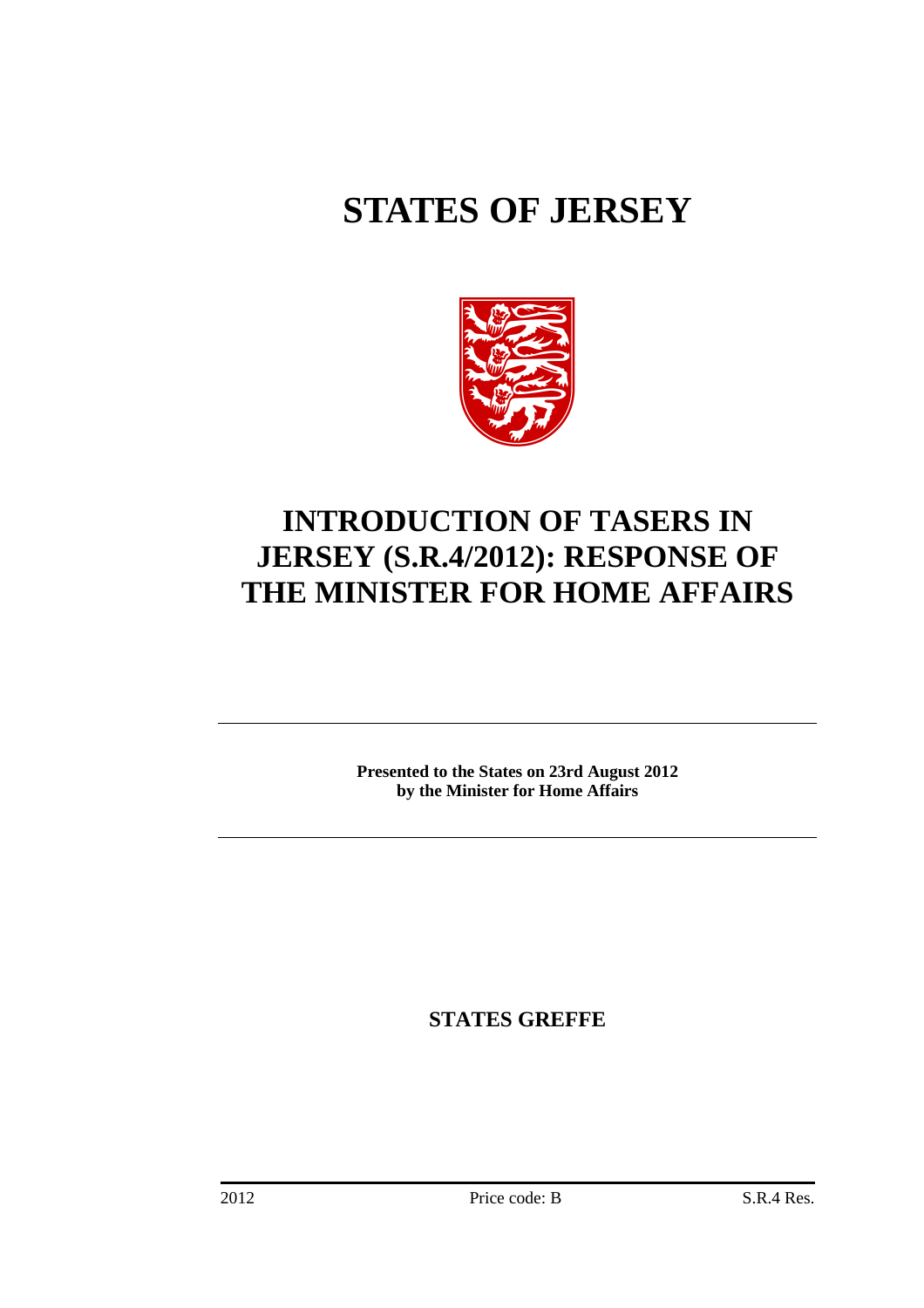#### **INTRODUCTION OF TASERS IN JERSEY (S.R.4/2012): RESPONSE OF THE MINISTER FOR HOME AFFAIRS**

| <b>Ministerial Response to:</b>          | S.R.4/2012                       |
|------------------------------------------|----------------------------------|
| <b>Ministerial Response required by:</b> | 20th August 2012                 |
| <b>Review title:</b>                     | Introduction of Tasers in Jersey |
| <b>Scrutiny Panel:</b>                   | Education and Home Affairs       |

#### **FINDINGS**

| <b>Findings</b>                                                                                                                                                                                                                                                                                                                                                                                                                                                 | <b>Comments</b>                                                                                                                                                                  |
|-----------------------------------------------------------------------------------------------------------------------------------------------------------------------------------------------------------------------------------------------------------------------------------------------------------------------------------------------------------------------------------------------------------------------------------------------------------------|----------------------------------------------------------------------------------------------------------------------------------------------------------------------------------|
| Key Finding 1 – The Panel accepts<br>that<br>there is a justification for providing<br>officers who are already authorised to<br>carry conventional firearms with full lethal<br>force, as well as other less lethal, but<br>potentially fatal weapons, with a less lethal<br>alternative to a conventional firearm,<br>provided that clearly defined boundaries<br>are set for the deployment and use of these<br>weapons.                                     | The Minister for Home Affairs and the<br>States of Jersey Police would like to<br>thank the Scrutiny Panel for their<br>support. This Key Finding is agreed.                     |
| Key Finding $2 -$ The Panel, however, is<br>not satisfied that the information supplied<br>in the draft report accompanying<br>the<br>proposition<br>provides<br>Minister's<br>an<br>adequately strong or convincing case for<br>the deployment of a new weapon in Jersey.<br>The Panel believes that the Minister should<br>provide clearer evidence of the capability<br>gap which Taser might fill before his<br>proposal to introduce Tasers is progressed. | The Minister for Home Affairs and the<br>States of Jersey Police would like to<br>express their thanks to the Panel for their<br>guidance on the strengthening of the<br>report. |
| Key Finding $3$ – The Panel believes that, if<br>it can be clearly shown that the scope of<br>deployment of Tasers will be restricted<br>within narrow limits and their use by the<br><b>SOJ Police</b><br>strictly<br>controlled<br>and<br>monitored, then their introduction to Jersey<br>would be more acceptable to the public.                                                                                                                             | Agreed – that is our intention and will be<br>included in the Minister's follow-up<br>report.                                                                                    |
| Key Finding $4 -$ The Panel would be<br>concerned if the States of Jersey Police<br>were to take an operational decision which<br>would extend the deployment use of<br>Tasers in Jersey without the Minister first<br>referring the matter to the States for<br>consideration.                                                                                                                                                                                 | Agreed - this has always been the case<br>and remains the intention of the Minister<br>for Home Affairs.                                                                         |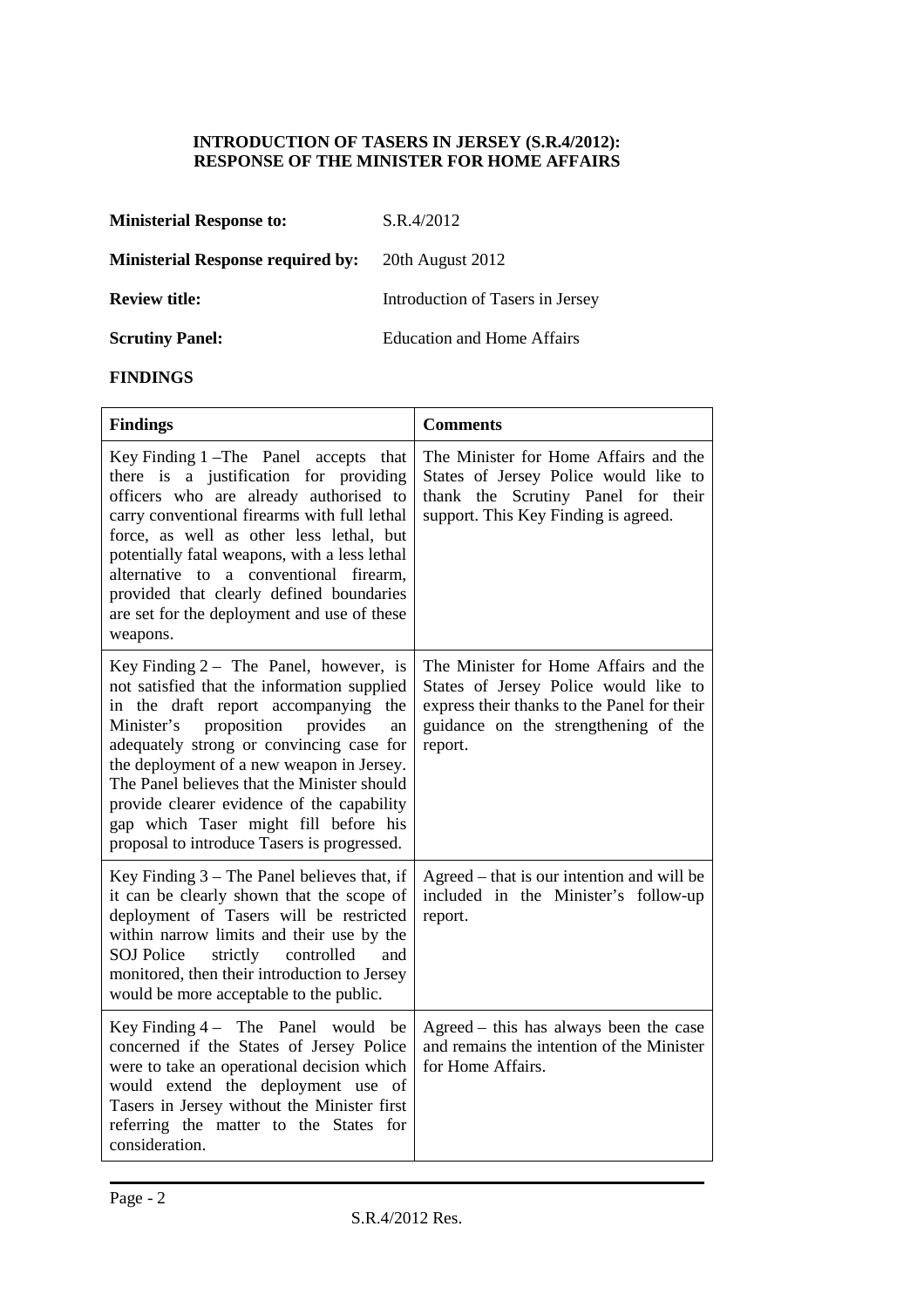| Key Finding $5$ – The Panel believes that<br>the<br>wording<br>of<br>the<br>draft<br>current<br>proposition might still leave justification<br>for the use of Tasers where they might<br>have been avoidable given the use of lesser<br>force options.                                      | It is not the intention of the Minister for<br>Home Affairs, or the States of Jersey<br>Police, that Tasers would be used in<br>place of lesser force options, as such<br>circumstances would not meet the<br>criteria needed for authorisation and<br>deployment.                                                                                                                                                                                                  |
|---------------------------------------------------------------------------------------------------------------------------------------------------------------------------------------------------------------------------------------------------------------------------------------------|---------------------------------------------------------------------------------------------------------------------------------------------------------------------------------------------------------------------------------------------------------------------------------------------------------------------------------------------------------------------------------------------------------------------------------------------------------------------|
| Key Finding $6 -$ The Minister's<br>draft<br>report accompanying his proposition on<br>Tasers is clearly written from<br>the<br>perspective of the States of Jersey Police.<br>It fails to address the public concerns<br>which have been evident in the response to<br>the Panel's review. | The report is that of the Minister for<br>Home Affairs and therefore represents<br>the views of the Minister and the States<br>of Jersey Police, who are keen to source<br>this item of equipment to support the<br>operational policing needs of modern<br>society and bridge clear tactical gaps in<br>capability, whilst also seeking a less<br>lethal option in accordance with<br>Article 2 ECHR. The follow-up report<br>will seek to address those concerns. |
| Key Finding $7 -$ Tactical training in the<br>use of Tasers must provide officers with an<br>understanding of the risks associated with<br>Tasers, the necessary precautions and<br>de-escalation and/or crisis intervention<br>techniques.                                                 | Agreed – this is part of the Taser<br>training; and both the Minister and the<br>States of Jersey Police are<br>fully<br>supportive of this vital element. The<br>National Decision-Making model is a<br>fundamental element of training and<br>forms the basis for all authorisations,<br>deployments and discharges, and all<br>elements of conflict resolution.                                                                                                  |
| Key Finding $8 -$ The Police Chief is<br>satisfied, as an accounting officer, that the<br>costs for Tasers are proportionate within<br>his overall budget for the policing training<br>and operations.                                                                                      | Agreed – The Chief Officer of Police is<br>satisfied that the proposed costs are<br>proportionate with the overall policing<br>budget.                                                                                                                                                                                                                                                                                                                              |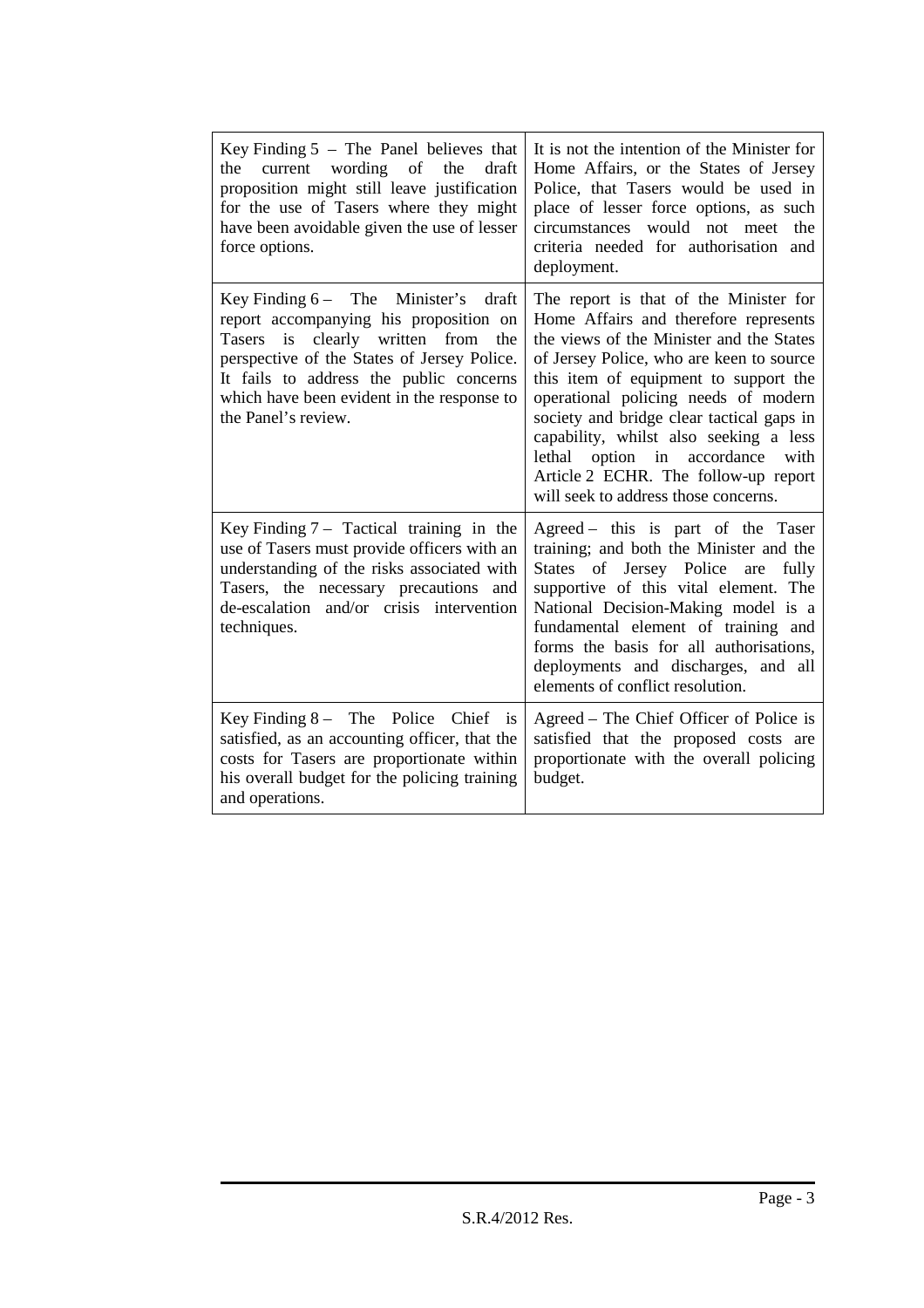### **RECOMMENDATIONS**

|   | <b>Recommendations</b>                                                                                                                                                                                                                                                                                                                                                                                                                                                                                                                                                                                                                                                                                  | To | Accept<br>/Reject | <b>Comments</b>                                                                                                                                                                                                                                                                                                                                                                                                                                                                                                                                                                                                                                                       | <b>Target</b><br>date of |
|---|---------------------------------------------------------------------------------------------------------------------------------------------------------------------------------------------------------------------------------------------------------------------------------------------------------------------------------------------------------------------------------------------------------------------------------------------------------------------------------------------------------------------------------------------------------------------------------------------------------------------------------------------------------------------------------------------------------|----|-------------------|-----------------------------------------------------------------------------------------------------------------------------------------------------------------------------------------------------------------------------------------------------------------------------------------------------------------------------------------------------------------------------------------------------------------------------------------------------------------------------------------------------------------------------------------------------------------------------------------------------------------------------------------------------------------------|--------------------------|
|   |                                                                                                                                                                                                                                                                                                                                                                                                                                                                                                                                                                                                                                                                                                         |    |                   |                                                                                                                                                                                                                                                                                                                                                                                                                                                                                                                                                                                                                                                                       | action/<br>completion    |
| 1 | Recommendation $1 -$<br>The<br>Minister's<br>report<br>should<br>include an assessment of<br>incidents in Jersey where the<br>deployment and use of a<br>Taser might have<br>been<br>considered.                                                                                                                                                                                                                                                                                                                                                                                                                                                                                                        |    | Accept            | The Minister's follow-up report will<br>give some recent examples where<br>Tasers would have been issued to<br>Officers were they available at the<br>time.                                                                                                                                                                                                                                                                                                                                                                                                                                                                                                           |                          |
|   | Recommendation $2 -$<br>The<br>Minister must ensure that<br>anyone subject to the use of<br>Tasers by the States of Jersey<br>Police is fully aware of their<br>rights, of the<br>proper<br>procedures which the Police<br>should follow, and of ways in<br>which they might submit a<br>complaint<br>about<br>any<br>perceived misuse of Tasers<br>by the police<br>to<br>an<br>independent body.                                                                                                                                                                                                                                                                                                      |    | Accept            | The follow-up report will cover<br>3 core elements which arise from this<br>recommendation.<br>Firstly,<br>the<br>mechanism for making a complaint<br>about an Officer will be set out.<br>Secondly, the States of Jersey Police<br>will commit to updating internal<br>complaint procedures to cater for<br>Taser use should it be approved; and<br>thirdly, the National guidelines for<br>referral to the IPCC following Taser<br>use will be set out, along with how<br>they equate to Jersey and the local<br>Police Complaints Authority (JPCA).                                                                                                                |                          |
|   | Recommendation $3 -$<br>The<br>Minister should further define<br>the threshold for the use of<br>adding<br>Tasers<br>by<br>the<br>following<br>wording<br>to<br>paragraph 1<br>of<br>his<br>proposition:<br>'Even if there is a specific<br>threat, the use of Tasers<br>should not be authorised<br>accredited<br>unless<br>the<br>Firearms<br>Commander<br>was<br>satisfied,<br>reasonable<br>on<br>grounds, that:<br>(c) no lesser force option has<br>been, or will be, effective<br>in eliminating the risk of<br>bodily harm; and<br>(d) de-escalation<br>and/or<br>crisis<br>intervention<br>techniques have not been<br>or will not be effective in<br>eliminating the risk of<br>bodily harm.' |    | Reject            | There is concern that the terms, and<br>background to, 'Authorisation' and<br>'Discharge' have become confused.<br>The terms, and basis for the below,<br>will be defined more clearly in the<br>follow-up report.<br>Authorisation – Officers are allowed<br>to carry the item to a given incident,<br>or during a given set of<br>circumstances.<br>Discharge - The firing of the Taser<br>device, or in drive stun mode.<br>Points (c) and (d), as referred, are not<br>appropriate tests for the Authorisation<br>of Tasers. Points (c) and (d) are,<br>however, the required tests to be<br>applied immediately before the Taser<br>is discharged by an Officer. |                          |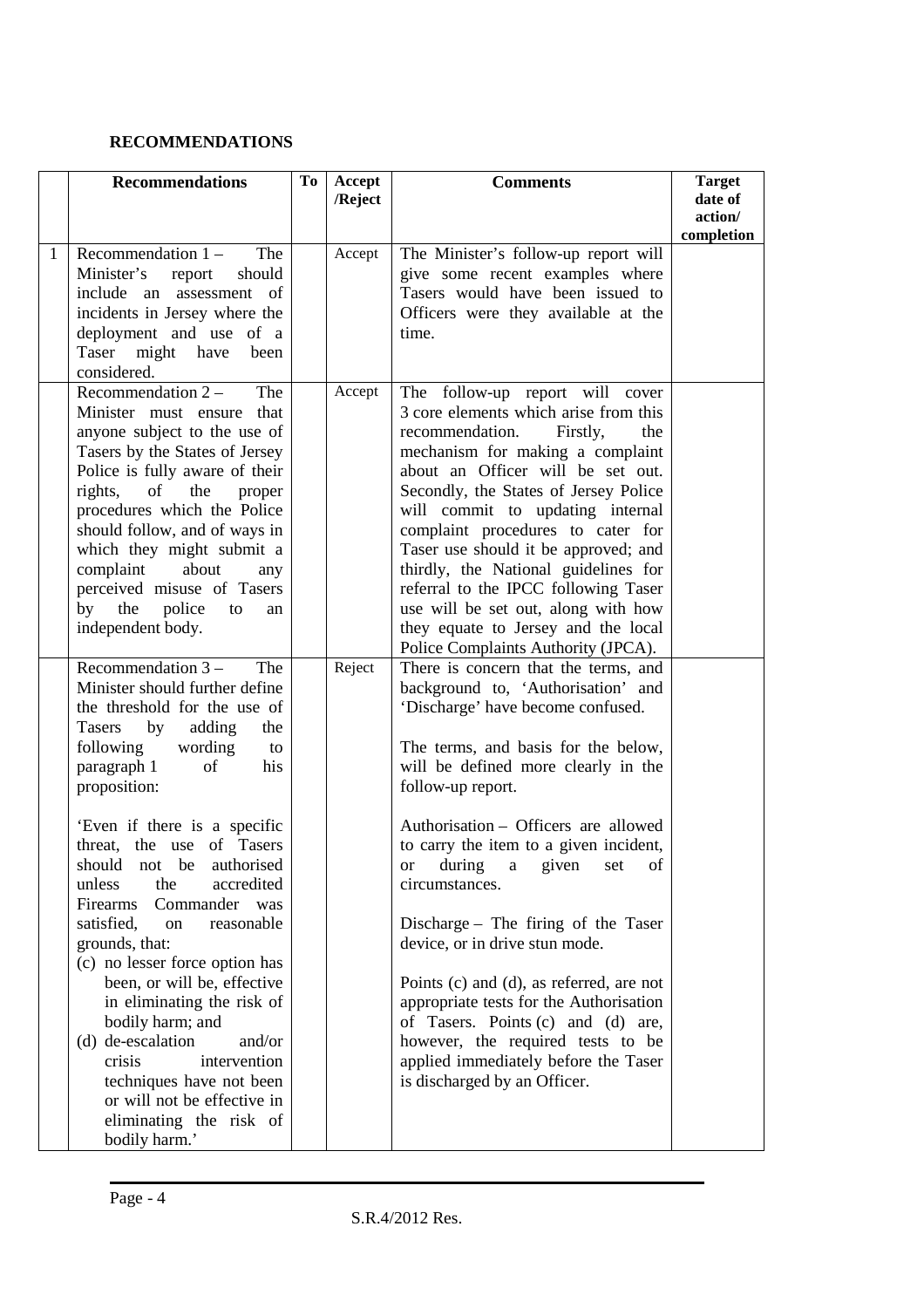| Recommendation $4-$<br>The<br>circumstances of the use of<br>Tasers, outside of the terms<br>of a firearms authorisation,<br>should<br>be<br>more<br>clearly<br>in the Minister's<br>defined<br>report.<br>Recommendation $5-$<br>The                                                    | Accept<br>Accept   | The Minister's follow-up report will<br>offer more detail. Needless to say<br>though, Tasers will not be authorised<br>to be carried unless an authority is in<br>place. The Association of Chief<br>Police Officers (ACPO) guidelines<br>will be followed on discharge.<br>Agreed and noted - The Minister's                                                                                                                                                                                                                                                                                                                                                                                                                                                                                                                                                                             |  |
|------------------------------------------------------------------------------------------------------------------------------------------------------------------------------------------------------------------------------------------------------------------------------------------|--------------------|-------------------------------------------------------------------------------------------------------------------------------------------------------------------------------------------------------------------------------------------------------------------------------------------------------------------------------------------------------------------------------------------------------------------------------------------------------------------------------------------------------------------------------------------------------------------------------------------------------------------------------------------------------------------------------------------------------------------------------------------------------------------------------------------------------------------------------------------------------------------------------------------|--|
| Minister's report<br>should<br>specifically address the key<br>issues<br>and<br>concerns<br>associated with Tasers, raised<br>by the public during the<br>Scrutiny review.                                                                                                               |                    | report will seek to address, where<br>possible, these issues.                                                                                                                                                                                                                                                                                                                                                                                                                                                                                                                                                                                                                                                                                                                                                                                                                             |  |
| Recommendation $6-$<br>The<br>Minister's report should more<br>clearly acknowledge<br>the<br>potential<br>risks in using<br>Tasers. In particular,<br>the<br>Minister's<br>report<br>should<br>specifically state that Tasers<br>should only ever be used as a<br>weapon of last resort. | Reject             | Any use of force entails risk, and the<br>subsequent follow-up report will fully<br>explain the National Decision Model.<br>The term 'last resort' is unhelpful as<br>the use of Tasers is seeking to put in<br>place an additional layer of equipment<br>which might preclude the immediate<br>need for conventional firearms. Use<br>of conventional firearms is a last<br>resort, Taser, a less-lethal technology,<br>is not.                                                                                                                                                                                                                                                                                                                                                                                                                                                          |  |
| Recommendation $7 -$<br>The<br>Minister's report should state<br>that officers will be required<br>to assess continued resistance<br>by an offender after each<br>standard 5 second cycle and<br>should limit the use of Tasers<br>to no more than 3 standard<br>cycles.                 | Accept,<br>in part | The National Firearms and Taser<br>training packages teach British Police<br>Officers to 'shoot then assess' as<br>opposed to 'shoot until a noticeable<br>change'<br>as<br>in<br>some<br>overseas<br>jurisdictions. Jersey use the UK<br>training packages and, therefore, the<br>result of any Taser deployment and<br>subsequent resistance would always<br>be monitored by the Officers present.<br>However, it is not possible to<br>physically limit the discharge of a<br>Taser to 3 cycles, nor is it tactically<br>practical or prudent to do so. Should a<br>suspect continue a course of action<br>requiring the discharge of a Taser,<br>and continues such a course of action<br>past 3 cycles, the next option in the<br>continuum of force (should<br>the<br>behaviour continue) is conventional<br>firearms, and would not, given the<br>circumstances, be proportionate. |  |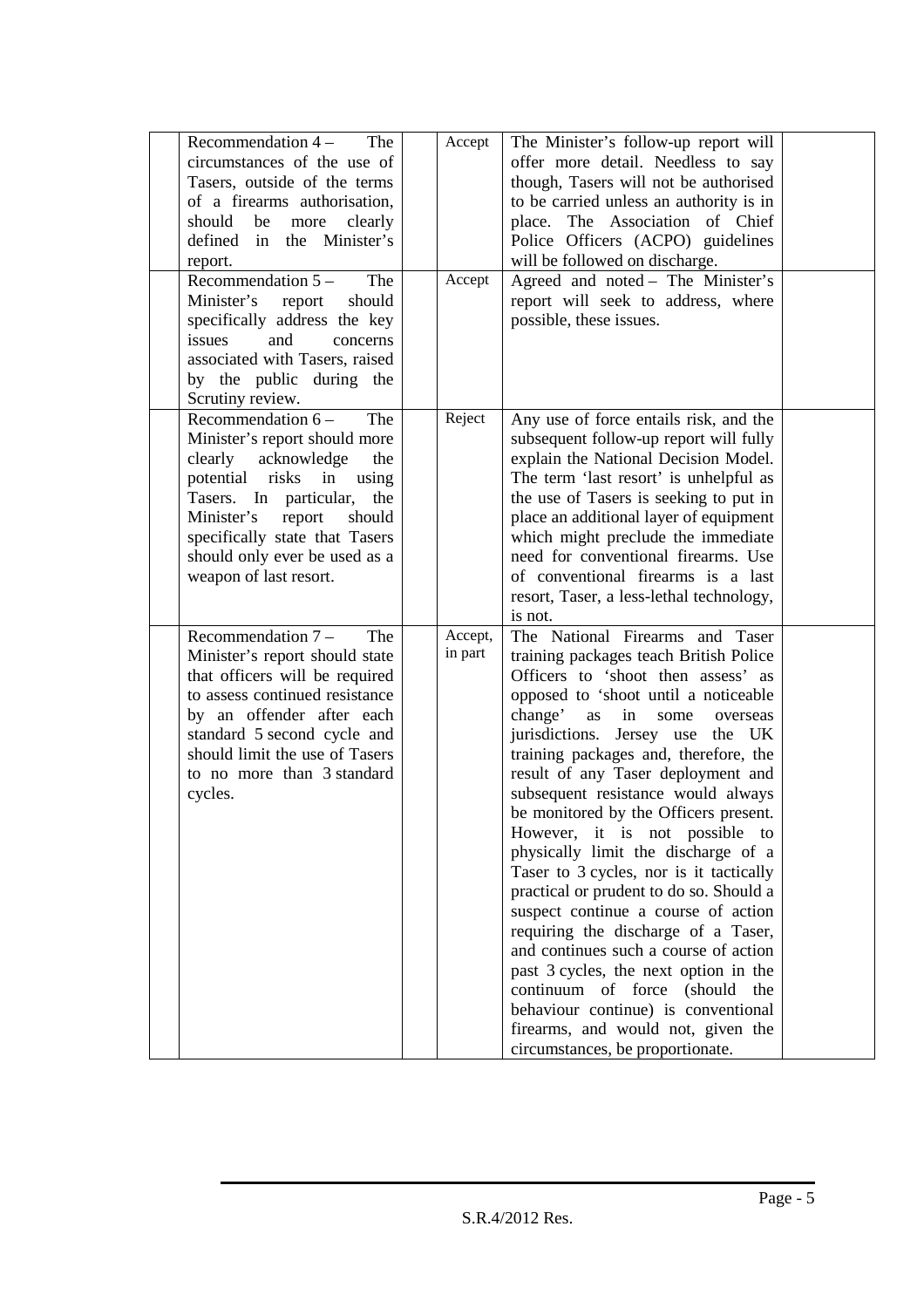| Recommendation $8$ – The use     | Reject  | Drive Stun is a recognised tactic in its |  |
|----------------------------------|---------|------------------------------------------|--|
| of Taser in 'drive stun mode'    |         | own right for several reasons, but       |  |
| should be prohibited unless a    |         | primarily in a situation where the       |  |
| strong case can be made for      |         | optimum 4 inch barb spread cannot be     |  |
| its use in very limited and      |         | achieved, by the Officer, due to the     |  |
| defined circumstances.           |         | proximity of the subject. Drive Stun     |  |
|                                  |         | can also be used to cater for weapon     |  |
|                                  |         | failure, misfire and circuit completion  |  |
|                                  |         | upon a partial miss. Drive Stun is not   |  |
|                                  |         | the preferred tactical option but        |  |
|                                  |         | remains a valid option none the less.    |  |
|                                  |         | Therefore, the word 'prohibited'         |  |
|                                  |         | could be substituted for 'avoided'.      |  |
| The<br>Recommendation $9 -$      | Accept  | The follow-up report will seek to        |  |
| Minister's<br>should<br>report   |         | cover this area but quite simply, a      |  |
| define<br>circumstances<br>in    |         | Taser should not be discharged by an     |  |
| which it would<br>be<br>not      |         | Officer unless the discharge criteria    |  |
| appropriate to deploy Tasers.    |         | are met, namely (c) and (d) at           |  |
|                                  |         | 'Recommendation 3' above. Equally,       |  |
|                                  |         | a Taser will not be authorised           |  |
|                                  |         |                                          |  |
|                                  |         | (deployed) as a tactical option where    |  |
|                                  |         | there is insufficient intelligence or    |  |
|                                  |         | evidence to suggest that deployment      |  |
|                                  |         | of the device is necessary.              |  |
| Recommendation $10 -$<br>The     | Reject  | Any less lethal option available to the  |  |
| Minister's report should draw    |         | Police which will support compliance     |  |
| attention to the justification   |         | with Article 2 ECHR and can be used      |  |
| of Tasers in terms of safety     |         | in dangerous and violent situations is   |  |
| for officers, members of the     |         | in the best interests of the public and  |  |
| public and the violent subject   |         | police alike. It is the position of the  |  |
| individual.                      |         | Minister for Home Affairs and the        |  |
|                                  |         | States of Jersey Police that this has    |  |
|                                  |         | covered<br>been<br>in<br>the<br>original |  |
|                                  |         | submission. However, this area will      |  |
|                                  |         | be given further consideration in the    |  |
|                                  |         | follow-up report where at all possible.  |  |
| Recommendation $11 -$<br>The     | Accept, | Armed Response Vehicles<br>are           |  |
| Minister's<br>should<br>report   | in part | deployed following a strict set of       |  |
| clarify how Armed Response       |         | guidelines<br>and will be<br>further     |  |
| Vehicles are deployed and        |         | explained in the follow-up report.       |  |
| specify that there is no         |         | It is not, nor has it ever been, the     |  |
| intention to allow Tasers to     |         | intention to deploy Tasers to low-       |  |
| be deployed to deal with the     |         | level<br>crime,<br>because<br>the        |  |
| lower levels<br>of violent       |         | 'Authorisation Criteria' will not be     |  |
| behaviour which occurs on a      |         | met. Therefore, Tasers would not         |  |
| regular basis on the streets of  |         | leave an Armed Response Vehicle          |  |
| St. Helier<br>and<br>does<br>not |         | unless the Authorisation Criteria in     |  |
| involve the use of potentially   |         | any given situation was met, and the     |  |
| lethal weapons.                  |         | application was made through the         |  |
|                                  |         | correct channels.                        |  |
|                                  |         |                                          |  |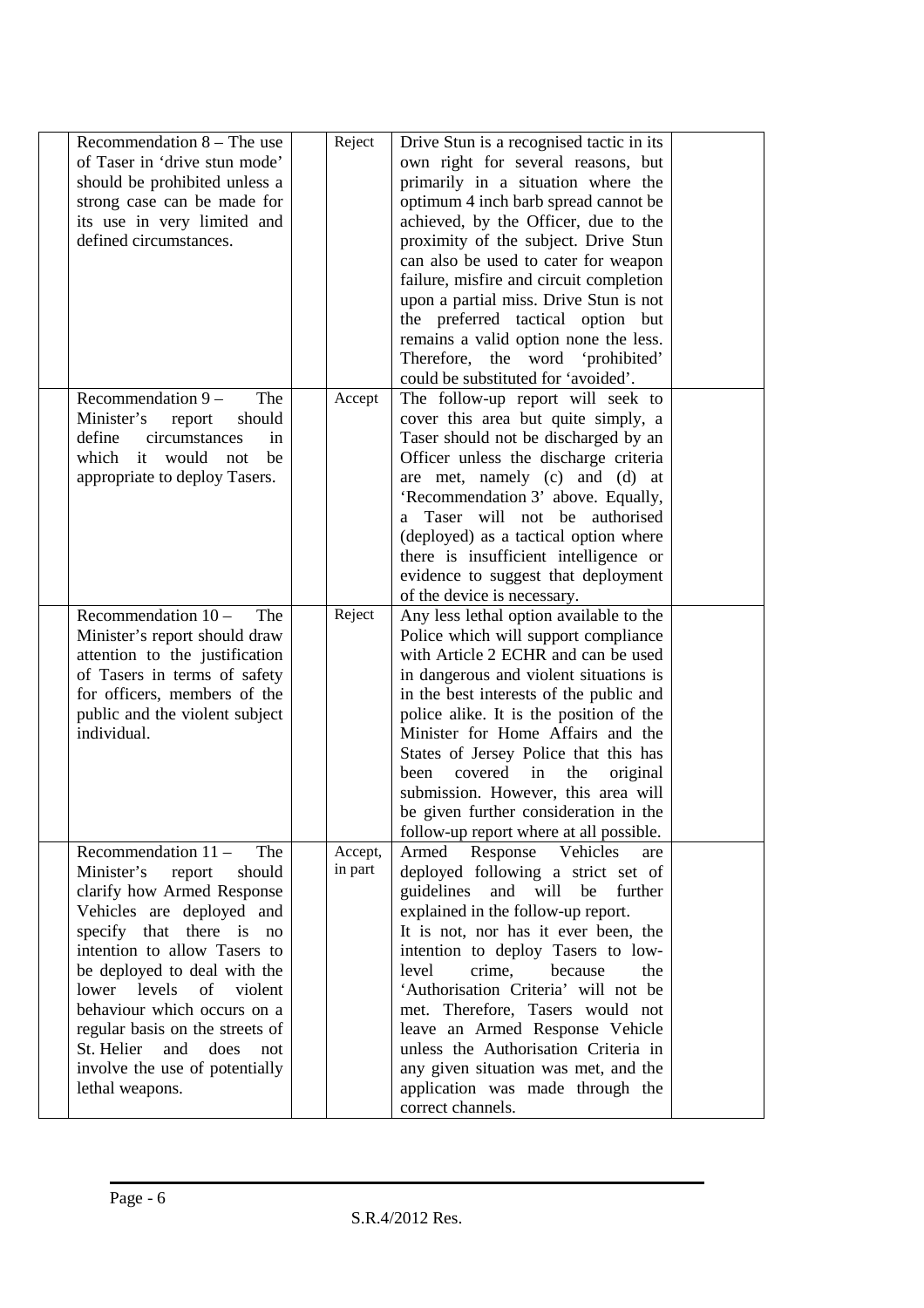| Recommendation $12 -$<br>The<br>statement in the draft report<br>'there has been a notable rise<br>incidents requiring<br>in<br>$\mathbf{a}$<br>firearms response in the last<br>two years' is not supported<br>by the evidence provided by<br>the SOJ Police and should be<br>amended. It should be made<br>clear that the criteria in<br>ACPO guidance for<br>the<br>authorisation of firearms have<br>recently been broadened. | Accept,<br>in part | The reported rise in incidents was<br>accurate in relation to high profile<br>prisoner transport, Court security<br>arrangements, and pre-planned Royal<br>visits, but not otherwise.<br>It is accepted that the ACPO guidance<br>for the authorisation of firearms has<br>broadened, but a more narrow usage<br>is proposed in Jersey. The follow-up<br>report will explain this.                   |  |
|-----------------------------------------------------------------------------------------------------------------------------------------------------------------------------------------------------------------------------------------------------------------------------------------------------------------------------------------------------------------------------------------------------------------------------------|--------------------|------------------------------------------------------------------------------------------------------------------------------------------------------------------------------------------------------------------------------------------------------------------------------------------------------------------------------------------------------------------------------------------------------|--|
| Recommendation $13 -$<br>The<br>Chief Officer's annual report<br>on Tasers should clarify the<br>circumstances of any incident<br>in which a Taser is deployed<br>and<br>used<br>provide<br><sub>or</sub><br>justification for the decision,<br>taking into account the key<br>features<br>of<br>the<br>above<br>discussion<br>the<br>on<br>which<br>circumstances<br>in<br>Tasers might be used.                                 | Accept             | It is accepted that this should be part<br>of the States of Jersey Police's<br>Annual Report.                                                                                                                                                                                                                                                                                                        |  |
| Recommendation $14 -$<br>The<br>Minister's report should spell<br>out the stringent procedures<br>which according to ACPO<br>policy must be followed on<br>every occasion when a Taser<br>used<br>in<br>a policing<br><i>is</i><br>operation.                                                                                                                                                                                     | Accept             | A National Post-Incident Procedure<br>process (PIP) is already in existence<br>and is used throughout the UK and<br>Jersey. The PIP provides instruction<br>to be followed following the use of<br>firearms and Tasers by Police. This<br>will be set out in the follow-up report.                                                                                                                   |  |
| Recommendation $15 -$<br>The<br>Minister's report should set<br>out clearly the aftercare due<br>to any person who has been<br>subjected to the discharge of<br>a Taser.                                                                                                                                                                                                                                                          | Accept             | The Post-Incident Procedure (PIP)<br>includes a standard aftercare package<br>and this will be included in the<br>follow-up report. Should Tasers be<br>approved, training will also be given<br>to the Force Medical Examiners<br>(FME) and all 'front-line' officers so<br>that aftercare can duly be given (this<br>process was carried out upon the roll-<br>out of CS spray several years ago). |  |
| Recommendation $16 -$<br>The<br>Jersey Police<br>Complaints<br>Authority should routinely<br>monitor every deployment of<br>Tasers by the States of Jersey<br>police, whether or not this<br>results in any of the actions<br>referred to as 'use' of Tasers.                                                                                                                                                                     | Reject             | It is essentially wrong for the Police<br>Complaints Authority to become<br>involved in<br>monitoring<br>policing<br>activity and could compromise their<br>independence.<br>Such<br>routine<br>monitoring belongs to the Minister,<br>and later the Police Authority.                                                                                                                               |  |